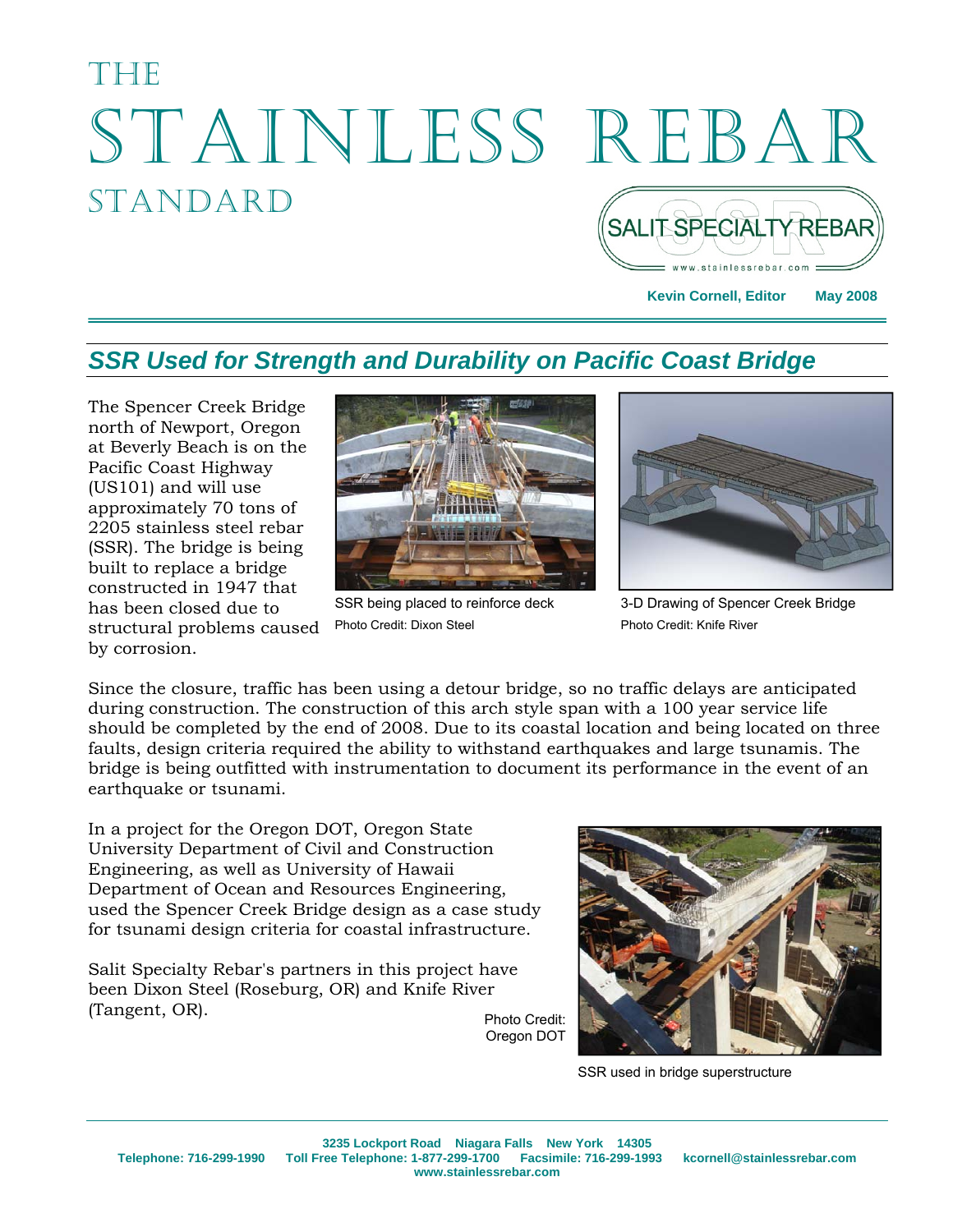### *Glass fiber reinforced polymer deck one of first in Ontario*

The replacement of the Merritt Street Bridge in the City of St. Catharines, Ontario included one of the first glass fiber reinforced polymer (GFRP) decks in Ontario. The new bridge is an 18.5 metre (60.7 feet) single-span GFRP and precast, prestressed concrete box girder superstructure, supported by piled integral abutments and Reinforced Earth approach roadway retaining structures.

The existing bridge had aged beyond repair. The new structure was required to accommodate a greater volume of traffic than what the old bridge could handle, along with a pedestrian sidewalk bridge component to link Merritt Street over a CN Rail track from Elm Street to Walnut Lane.

ELLIS Engineering was the prime consultant, responsible for the structural design and the coordination of the contracts of all sub consultants, and full time contract administration.

ELLIS specified GFRP for the deck and in particular the parapet and barrier walls. With GFRP, there is a guarantee of no rebar corrosion. Glass fiber reinforced polymer was the preferred reinforcement material because the bridge structure was subject to a corrosive environment, and GFRP carries a lower purchase price than standard stainless steel rebar. Salit



Glass fiber reinforced polymer deck



Concrete pour over GFRP

Specialty Rebar (SSR) shipped the GFRP rebar for fabrication of the deck. SSR was not required to fabricate any pre-welded products for this project. The rebar was placed and tied on site.

The bridge was constructed in phases. Stage 1 involved construction along the west side of Merritt Street. Two lanes of vehicular traffic (one lane each direction) and a pedestrian sidewalk was maintained along the east side of the street. Stage 2 followed with construction on the east side of Merritt Street. One lane of vehicular traffic (signalized - both directions) and a pedestrian sidewalk was maintained along the west side of the street. Stage 3 called for completion of structural construction along the west side of the street. Two lanes of vehicular traffic (one lane each direction) and a pedestrian sidewalk was maintained along the east side of Merritt Street. The final stage was landscaping and site cleanup. Merritt Street was kept open to normal traffic with local flagging as required throughout the project.

The construction contract was awarded to Rankin Construction in March 2007, and site work began in April 2007. Construction was completed in April 2008 at a cost of \$ 4.5 million.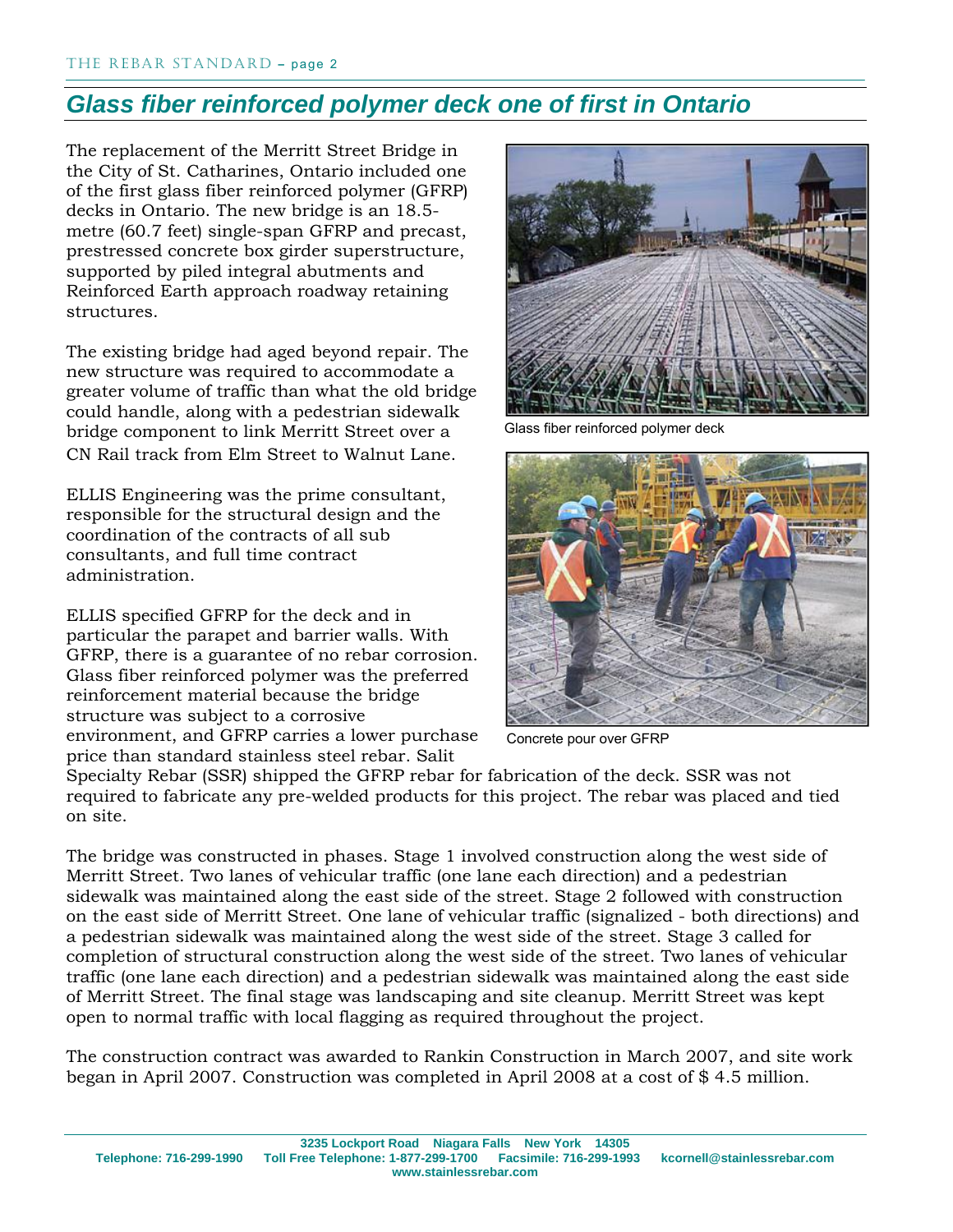## *Virginia DOT first to specify EnduraMet 32®*

VDOT is the first department of transportation to include EnduraMet 32 in its specification for steel reinforcement. VDOT Specification Section 223 for steel reinforcement has been amended to include the following:

- e) Corrosion Resistant Reinforcement shall conform to the requirements of one of the following standards:
	- ASTM A1035/A1035M 05 Standard Specification for Deformed and Plain, Low-carbon, Chromium, Steel Bars for Concrete Reinforcement.
	- ASTM A955/A955M 06a Standard and Specification for Deformed and Plain Stainless Steel Bars for Concrete Reinforcement. UNS Designations: S24100, S30400, S31603, S31653, S32101, S32201, S32205
	- AASHTO Designation: MP 13M/MP 13-04, Standard Specification for Stainless Steel Clad Deformed and Plain Round Steel Bars for Concrete Reinforcement.

**Section 406.04 Measurement and Payment** is amended to add the following: Corrosion resistant reinforcing steel will be measured and paid for in pounds of steel placed in the structure as shown on the plans. This price shall include fabricating, shipping, furnishing and placing corrosion resistant reinforcing steel in the structure as indicated on the plans. Payment will be made under:

**Pay Item Pay Unit**  Pay Unit **Pay Unit** 

Corrosion resistant reinforcing steel Pound

#### *SSR exhibited and presented paper at MCPX in Denver*

Salit Specialty Rebar took its booth to the Colorado Convention Center, Denver at the Manufactured Concrete Products Exposition (MCPX), February 7 to 9. In addition, SSR participated in the education program of the National Precast Concrete Association and presented a paper on *Fabricating Reinforcement Cages* on Friday, February 8. At its booth, Salit Specialty Rebar representatives demonstrated what is new and improved in their operations and range of products that can benefit clients' production operations.

The paper presented by SSR offered insight into why precasters are increasing their use of



Kevin Cornell and Mike Price discuss technical information with convention delegates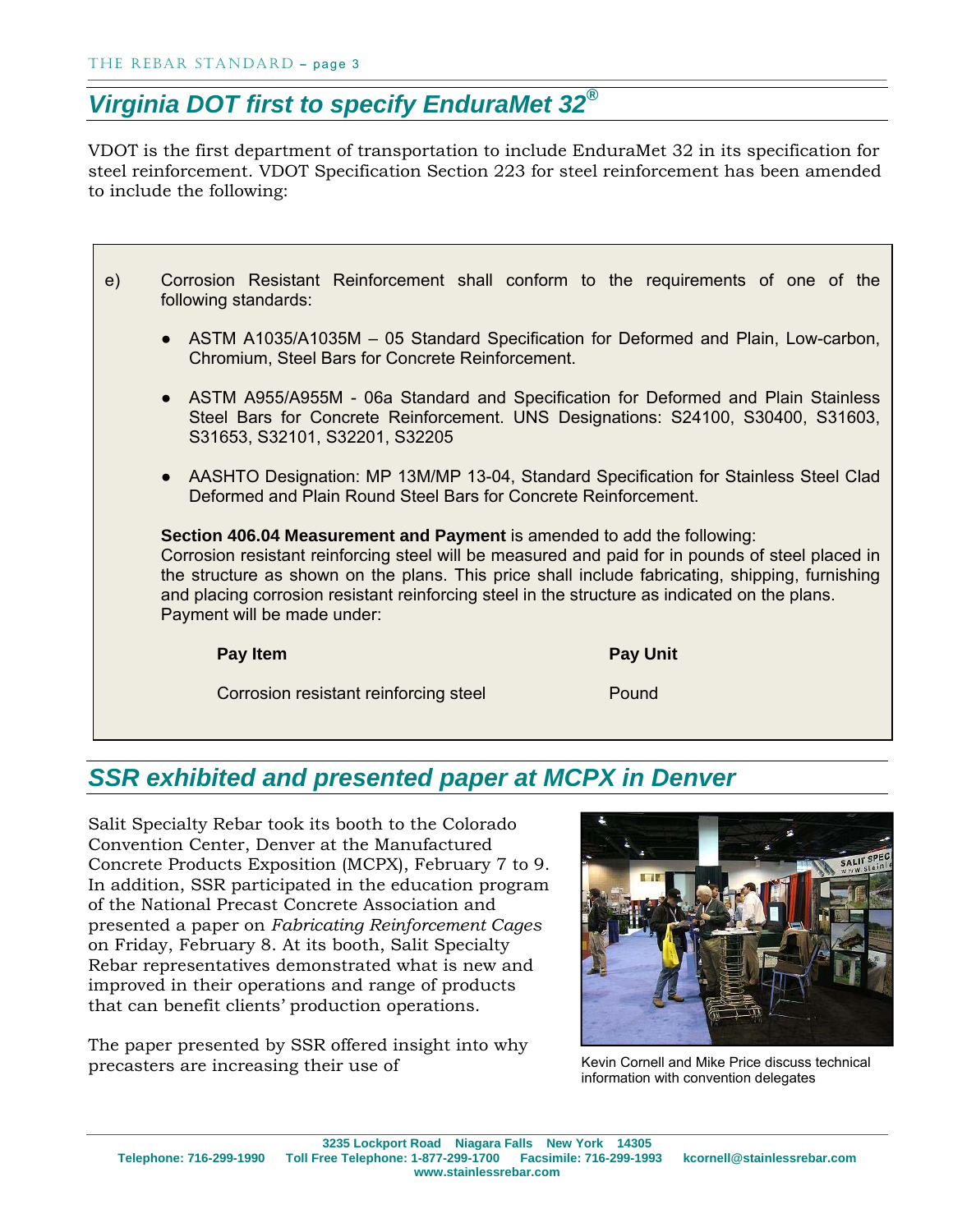pre-welded carbon and stainless reinforcement cages, and examined the fundamental differences between stainless and carbon steel.





SSR Exhibit at MCPX **Mike Price meeting with delegate** Mike Price meeting with delegate

The presentation included an overview of the many codes covering the specifications and standards most commonly encountered in the industry. It examined the various aspects of an order that fabricators are concerned with in preparing three dimensional and two dimensional cages and mats. The presentation concluded by leaving attendees with suggestions about what is likely to lie ahead in terms of applications and new products to compliment the supply of stainless steel reinforcement.

#### *The New Precast Show is a fit for SSR*

The new Precast Show, running February 20 to 22, 2009 at the George R. Brown Convention Center in Houston is billed to be a built-in audience of manufacturers who are interested in the latest equipment, products and services for their businesses. The Precast Show is all about precast. The National Precast Concrete Association and the American Concrete Pipe Association are continuing their long-running partnership in creating a trade show specifically for the precast industry. In conjunction with The Precast Show, NPCA will conduct its Winter Conference, which features an awards celebration, committee meetings and other special events. ACPA will hold its annual



Production Short Course School in conjunction with the trade show as well.

Developed by leading precast suppliers and manufacturers within the industry, The Precast Show feature an expansive trade show floor, and include technical education programming, plant tours, networking events and much more.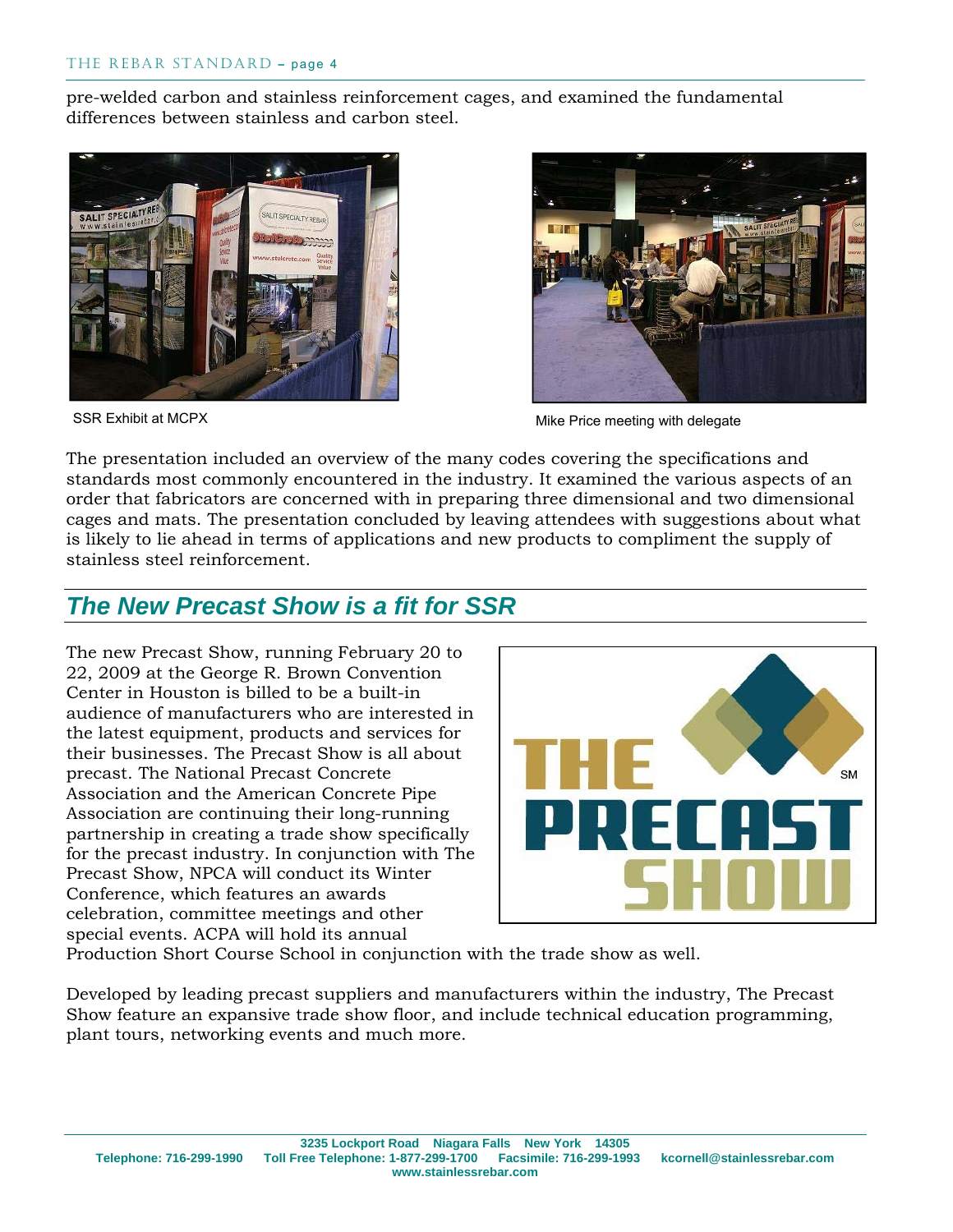#### THE REBAR STANDARD **–** page 5

Salit Specialty Rebar will be at booth #1223, featuring the latest stainless steel applications and new products being specified by state DOTs. The booth will be well staffed with specialists who are able to add value to the educational programs being provided by the two host associations. If you plan to be at the precast show, plan to spend some time with Salit Specialty Rebar representatives.



#### *Upcoming Events*

**The International Bridge Conference**  Pittsburgh Pennsylvania June 2 to 4

**Sixth National Seismic Conference on Bridges and Highways and Student Bridge Seismic Design Competition** Charleston, South Carolina July 27 to 30

**Canadian Precast/Prestressed Concrete Institute Annual Meeting** Orlando, Florida October 8 and 9

**The Precast Show (NPCA/ACPA)**  Houston, Texas

February 20 to 22, 2009